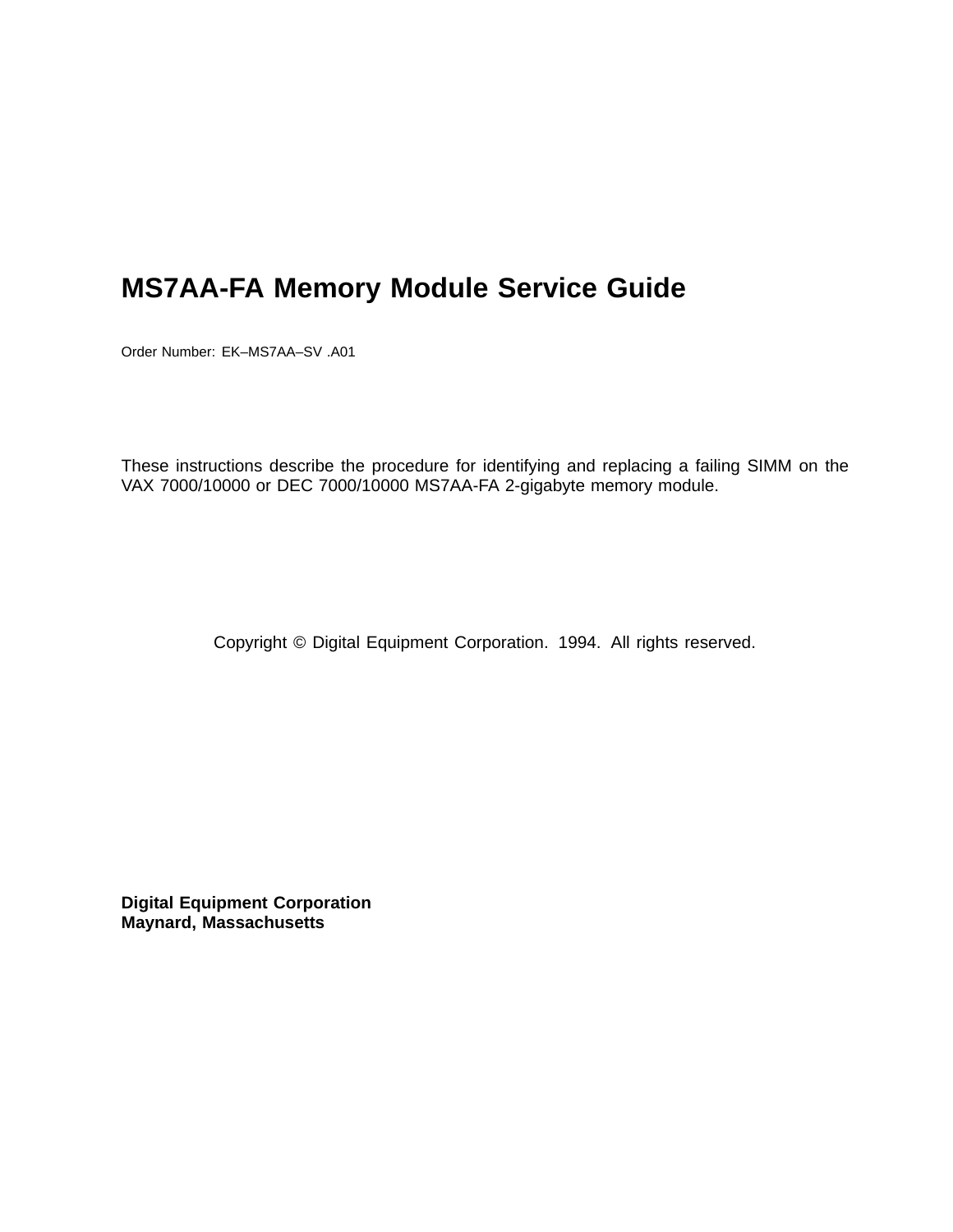The MS7AA-FA memory module is the 2-gigabyte memory module for VAX 7000/10000 and DEC 7000/10000 systems. It is populated with 36 64-Mbyte single in-line memory modules (SIMMs). Should a SIMM fail it can be replaced in the field.

These instructions tell how to identify the failing SIMM and how to replace a SIMM.

- Section 1 tells how to identify the failing SIMM from the operating system error log.
- Section 2 tells how to replace the SIMM.
- Section 3 tells how to identify the SIMM from the console level. This information may be needed if the operating system cannot be booted.

#### **NOTE**

**The part number for the 64-Mbyte SIMM is 54-21718-01. This SIMM can only be used on a 2-Gbyte module.**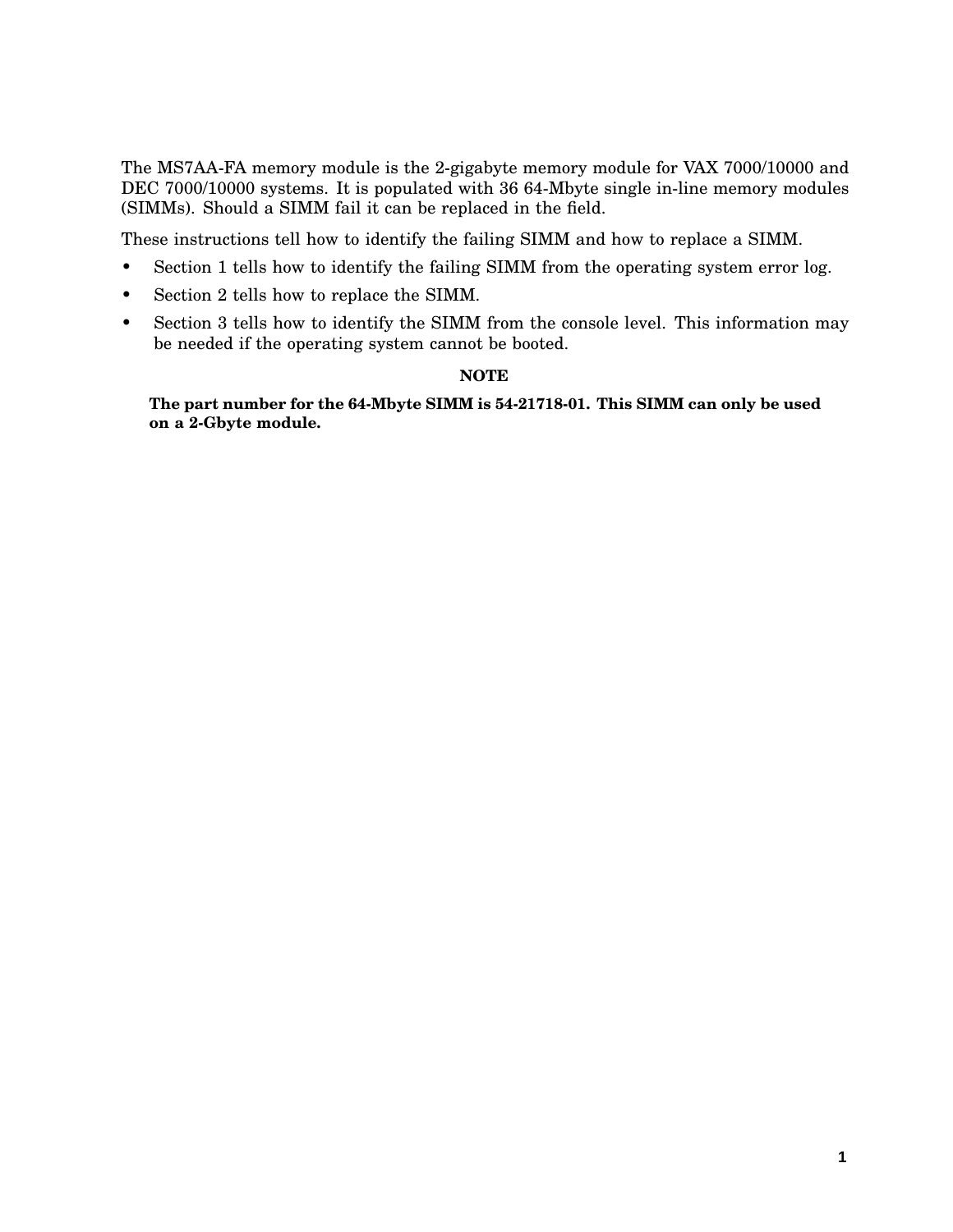## **1 How to Identify a Failing SIMM from an Operating System Error Log**

First you must identify the failing SIMM.

- **1.** From the error log, locate the error syndrome (for OpenVMS, see Example 1).
- **2.** Determine if the string is odd or even; is it string 1, 3, 5, or 7, or string 0, 2, 4, or 6?
- **3.** Determine if the memory interface controller (MIC) error is a MIC A or a MIC B error.
- **4.** Find the SIMM number in the matrix of Table 1.

For example, from the OpenVMS AXP error log in Example 1, you see:

- The MS7AA-FA module has an error syndrome 34 (see <sup>O</sup>).
- The failing string is 3, which is odd (see  $\Theta$ ).
- The MIC is B (see  $\Theta$ ).

Therefore, from Table 1 you find 34 in the first column, labeled Syndrome. The string, 3, is odd so you look at the columns labeled Odd. The number under MIC B is J31, the socket that holds the failing SIMM.

#### **NOTE**

**The OSF/1 operating system error log will appear in the next version of this document.**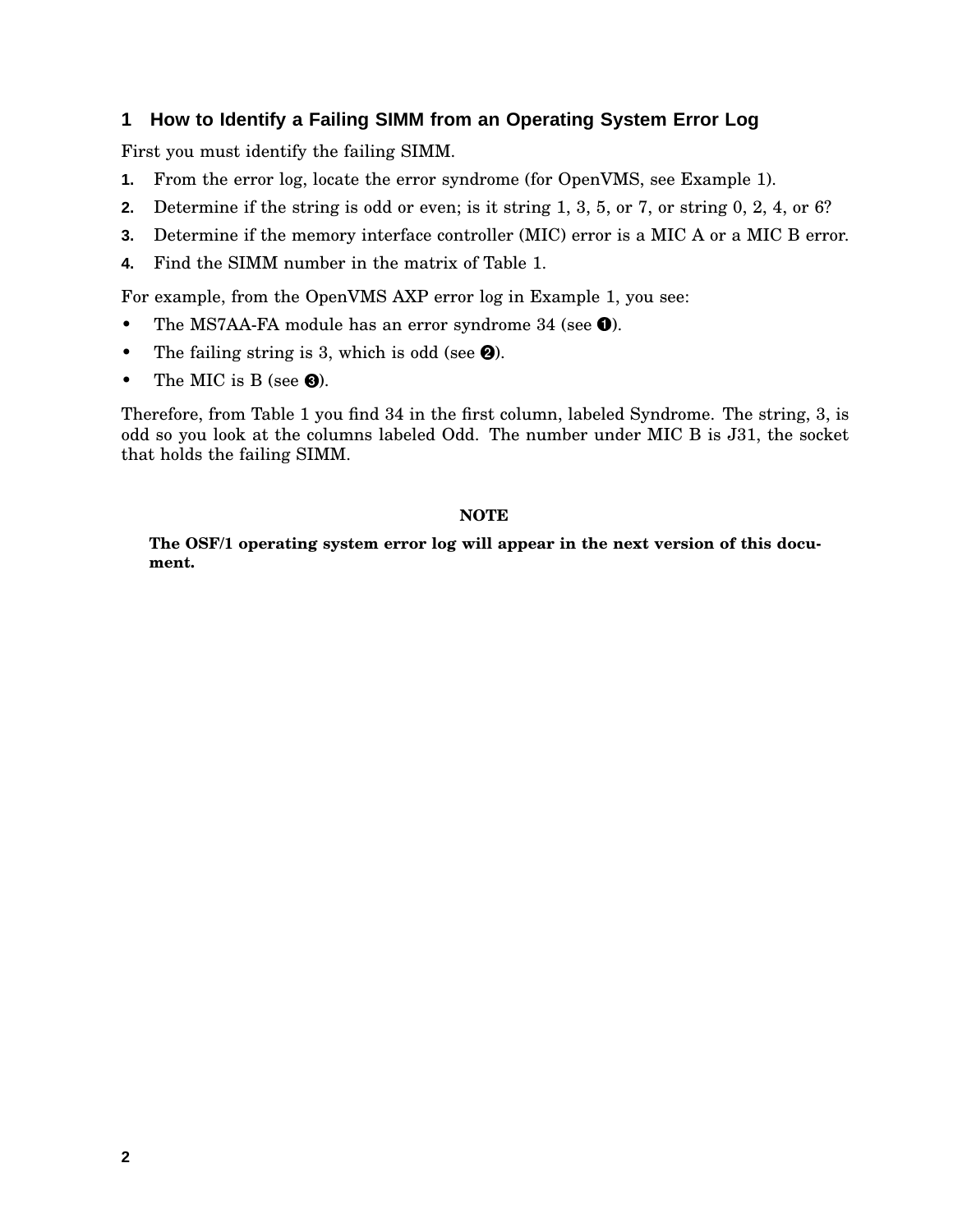#### **Example 1: Sample OpenVMS System Error Report**

V M S SYSTEM ERROR REPORT COMPILED 24-JAN-1994 08:28:00 PAGE 23. \*\*\*\*\*\*\*\*\*\*\*\*\*\*\*\*\*\*\*\*\*\*\*\*\*\*\*\*\*\*\* ENTRY 84. \*\*\*\*\*\*\*\*\*\*\*\*\*\*\*\*\*\*\*\*\*\*\*\*\*\*\*\*\*\*\*  $\begin{array}{rcl}\n\text{LOGGED ON:} & \text{CPU\_TYPE} & 00000002 \\
 & & \text{SYS\_TYPE} & 00000003\n\end{array}$  $DATA$  DATE/TIME  $21$ -JAN-1994  $10:27:26.26$ SYSTEM UPTIME: 0 DAYS 16:29:20 SCS NODE: SUVB02 VMS V1.5 HW\_MODEL: 00000402 Hardware Model = 1026. MEMORY ERROR KN7AA DEC 7000 MODEL 620 CRD FLAGS 0000<br>LOG REASON 0004 LOG REASON RELATED ENTRY 1 OF 1 BAD PAGES 00000000<br>MEMDSC SIZE 00000020 MEMDSC SIZE 00000020 MEMDSC OFFSET 00000060 NUM OF FPRINTS 00000001 FPRINT SIZE 00000050 FPRINT OFFSET 00000080 MEMORY DESCRIPTOR #1 NODE 00000006<br>
LDEV 00004000 00004000 MCR 0000000C AMR 00000343 MEMORY DESCRIPTOR #2 NODE 00000007<br>
LDEV 00004000 LDEV 00004000<br>MCR 0000000C 0000000C AMR 0000034B 1 FOOTPRINTS IN THIS PACKET CRD FOOTPRINT #1 FOOTPRINT 0004000D 00000006 Syndrome =  $34(X)$ Bit in Error = 6. Failing string = 3.  $\bullet$  $MICB$  error  $\qquad \qquad \bullet$ Failing node = 6. SYSTEM TIME 20-JAN-1994 20:18:02.93 LOW ADDRESS 00000000 0153AE00 HIGH ADDRESS 00000000 115E2600 CUM ADDRESS 00000000 100DF800 SCRUB BLOCKSIZE 00000040 STATIC FLAGS 0001 LOG REASON 0008 CALLER FLAGS 00000000<br>SCRUB FAIL 00000000 SCRUB FAIL 00000000<br>MATCH COUNT 0000000E MATCH COUNT SCRUB COUNT 0000000E<br>LAST SCRUB TIME LAST SCRUB TIME 21-JAN-1994 08:50:02.93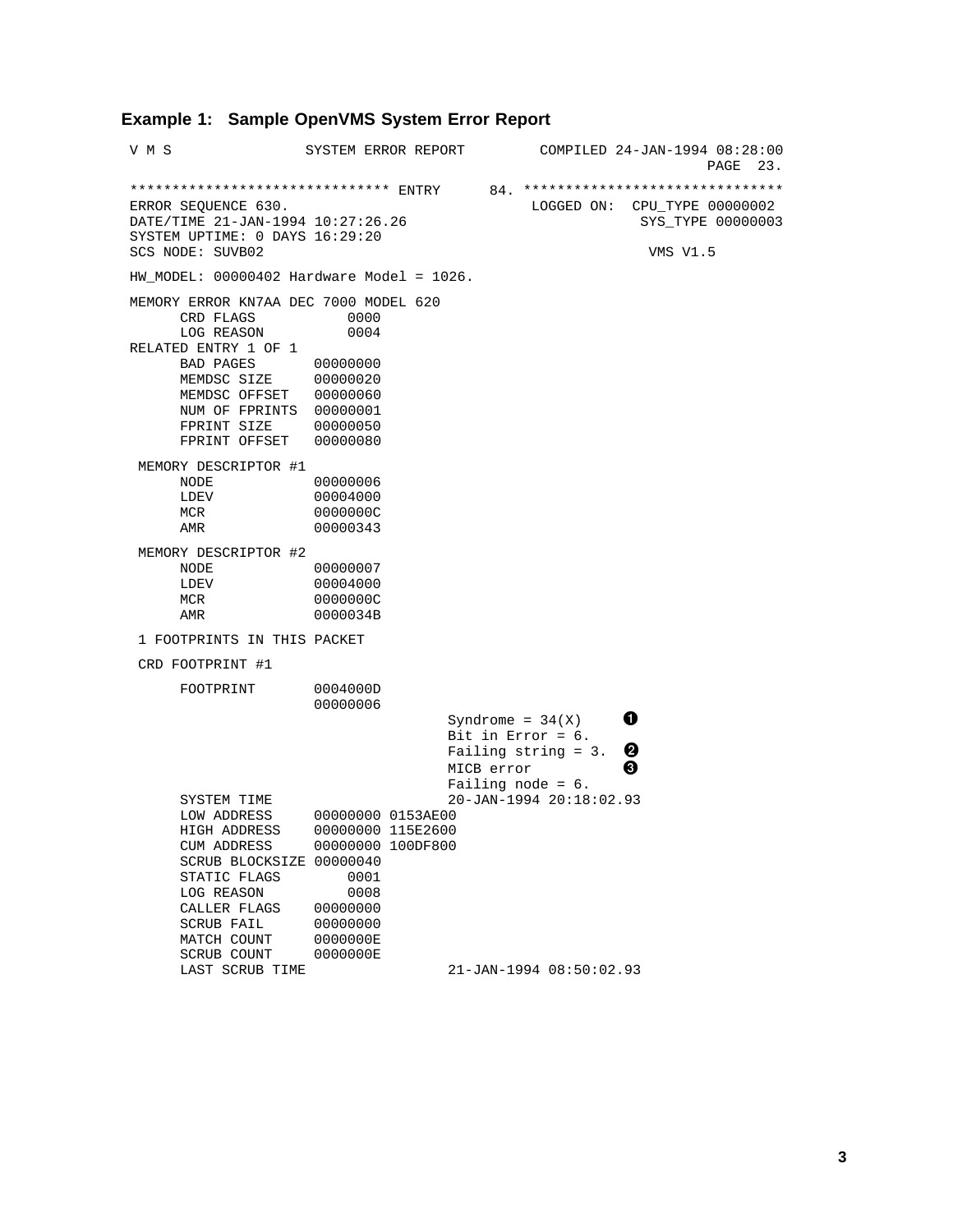|               | String:        | oiyanyit olinin isolatioli matrix<br>Even | Odd           |     |                | String:    | Even | Odd            |     |
|---------------|----------------|-------------------------------------------|---------------|-----|----------------|------------|------|----------------|-----|
|               | <b>MIC</b>     |                                           | <b>MIC</b>    |     |                | <b>MIC</b> |      | <b>MIC</b>     |     |
| Syndrome      | Α              | B                                         | Α             | B   | Syndrome       | A          | B    | Α              | B   |
| 00            | na             | na                                        | na            | na  | 51             | J10        | J34  | J11            | J35 |
| 01            | J22            | <b>J36</b>                                | J23           | J37 | 52             | J10        | J34  | J11            | J35 |
| 02            | J22            | J36                                       | J23           | J37 | 54             | J8         | J28  | $\mathsf{J}9$  | J29 |
| 04            | J20            | J36                                       | J21           | J37 | 58             | J4         | J28  | J <sub>5</sub> | J29 |
| 07            | J2             | J24                                       | J3            | J25 | 61             | J4         | J18  | J <sub>5</sub> | J19 |
| 08            | J18            | J36                                       | J19           | J37 | 62             | J4         | J20  | J5             | J21 |
| 0B            | J22            | J30                                       | J23           | J31 | 64             | J4         | J20  | J5             | J21 |
| 0D            | J2             | J24                                       | J3            | J25 | 68             | J10        | J14  | J11            | J15 |
| 0E            | J14            | J26                                       | J15           | J27 | 70             | J4         | J22  | J5             | J23 |
| 10            | J18            | J32                                       | J19           | J33 | 80             | J14        | J26  | J15            | J27 |
| 13            | J8             | J16                                       | J9            | J17 | 83             | J10        | J22  | J11            | J23 |
| 15            | $\mathsf{J}8$  | J20                                       | $\mathsf{J}9$ | J21 | 85             | J12        | J18  | J13            | J19 |
| 16            | J14            | J32                                       | J15           | J33 | 86             | J20        | J36  | J21            | J37 |
| 19            | J10            | J36                                       | J11           | J37 | 89             | J6         | J26  | J7             | J27 |
| 1A            | J10            | J26                                       | J11           | J27 | 8A             | J12        | J26  | J13            | J27 |
| 1C            | $\mathsf{J}8$  | J16                                       | J9            | J17 | 8C             | J6         | J22  | $\sf J7$       | J23 |
| 1F            | J24            | J32                                       | J25           | J33 | 8F             | J18        | J34  | J19            | J35 |
| 20            | J14            | J34                                       | J15           | J35 | 91             | J6         | J28  | J7             | J29 |
| 23            | J12            | J14                                       | J13           | J15 | 92             | J10        | J28  | J11            | J29 |
| 25            | J6             | J18                                       | J7            | J19 | 94             | J2         | J28  | J3             | J29 |
| 26            | J20            | J32                                       | J21           | J33 | 98             | J8         | J30  | $\mathsf{J}9$  | J31 |
| 29            | J <sub>4</sub> | J26                                       | J5            | J27 | A <sub>1</sub> | J2         | J32  | J3             | J33 |
| 2A            | J10            | J26                                       | J11           | J27 | A2             | J12        | J30  | J13            | J31 |
| 2C            | J2             | J24                                       | J3            | J25 | A4             | J12        | J36  | J13            | J37 |
| 2F            | J6             | J20                                       | J7            | J21 | A8             | J4         | J30  | J5             | J31 |
| 31            | $\mathsf{J}8$  | J30                                       | J9            | J31 | B <sub>0</sub> | J18        | J34  | J19            | J35 |
| 32            | J6             | J30                                       | J7            | J31 | C <sub>1</sub> | J20        | J32  | J21            | J33 |
| 34            | J12            | J30                                       | J13           | J31 | C <sub>2</sub> | J18        | J34  | J19            | J35 |
| 38            | J2             | J28                                       | J3            | J29 | C <sub>4</sub> | J16        | J28  | J17            | J29 |
| 40            | J14            | J30                                       | J15           | J31 | C8             | J16        | J28  | J17            | J29 |
| 43            | J6             | J24                                       | J7            | J25 | D <sub>0</sub> | J8         | J22  | J9             | J23 |
| 45            | J2             | J24                                       | J3            | J25 | E <sub>0</sub> | J24        | J34  | J25            | J35 |
| 46            | J16            | J36                                       | J17           | J37 | F1             | J2         | J16  | J3             | J17 |
| 49            | $\mathsf{J}8$  | J26                                       | $\mathsf{J}9$ | J27 | F <sub>2</sub> | J16        | J32  | J17            | J33 |
| 4A            | J4             | J32                                       | J5            | J33 | ${\sf F4}$     | J22        | J34  | J23            | J35 |
| 4C            | J6             | J24                                       | J7            | J25 | F <sub>8</sub> | J12        | J14  | J13            | J15 |
| $4\mathsf{F}$ | J12            | J16                                       | J13           | J17 |                |            |      |                |     |

|  | Table 1: 2-Gigabyte SIMM Isolation Matrix |  |  |  |
|--|-------------------------------------------|--|--|--|
|--|-------------------------------------------|--|--|--|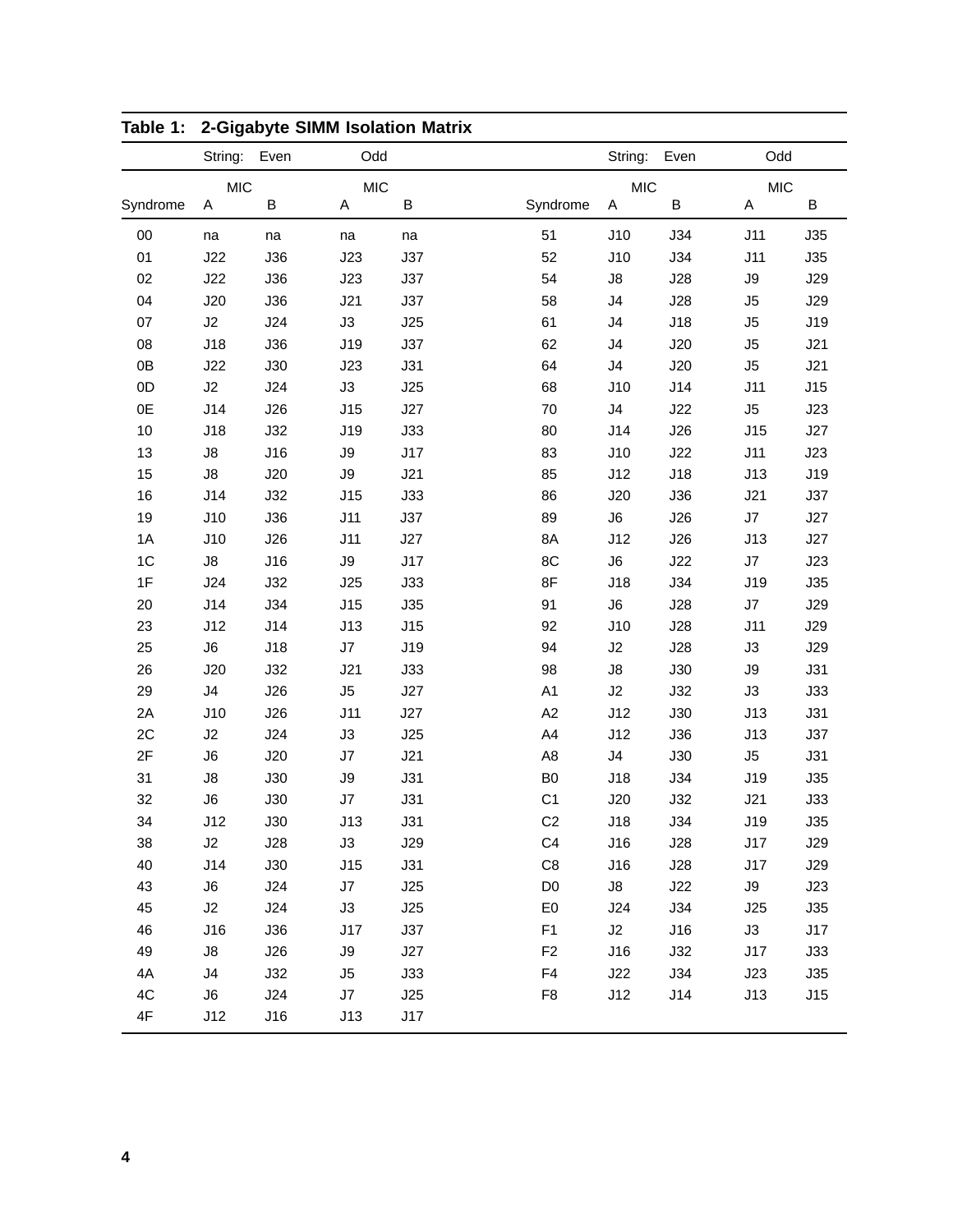## **2 How to Replace a SIMM**

After you have determined the failing SIMM on the memory module, remove the module from the system and follow this procedure.

#### **CAUTION**

**You must wear an antistatic wrist strap attached to the cabinet when you handle any modules.**

- **1.** Remove the cover that shields side 1 of the module by removing the eight small Phillips screws.
- **2.** Determine the location of the failing SIMM from Figure 1.
- **3.** Locate the row of SIMMs on the module that holds the failing SIMM.

**Figure 1: SIMM J Connector Numbers**

| J37<br><b>J36</b><br><b>J35</b><br><b>J34</b><br><b>J33</b><br>J32<br><b>J31</b><br><b>J30</b><br><b>J29</b><br>J28<br><b>J27</b><br>J26 | J13<br>J25<br>J12<br>J24<br><b>J11</b><br><b>J23</b><br><b>J10</b><br><u> J22</u><br><b>J21</b><br>J9<br>J20<br>$\overline{\mathsf{J8}}$<br><b>J19</b><br>J7<br>J6<br>J18<br>J17<br>J5<br><b>J16</b><br>J4<br><b>J15</b><br>J3<br>J2<br>J14 |
|------------------------------------------------------------------------------------------------------------------------------------------|---------------------------------------------------------------------------------------------------------------------------------------------------------------------------------------------------------------------------------------------|
| ਨ<br>O<br>∩<br>∩                                                                                                                         | <b>© ©</b><br>$^{\circledR}$<br><b>©</b>                                                                                                                                                                                                    |

BXB-0687-94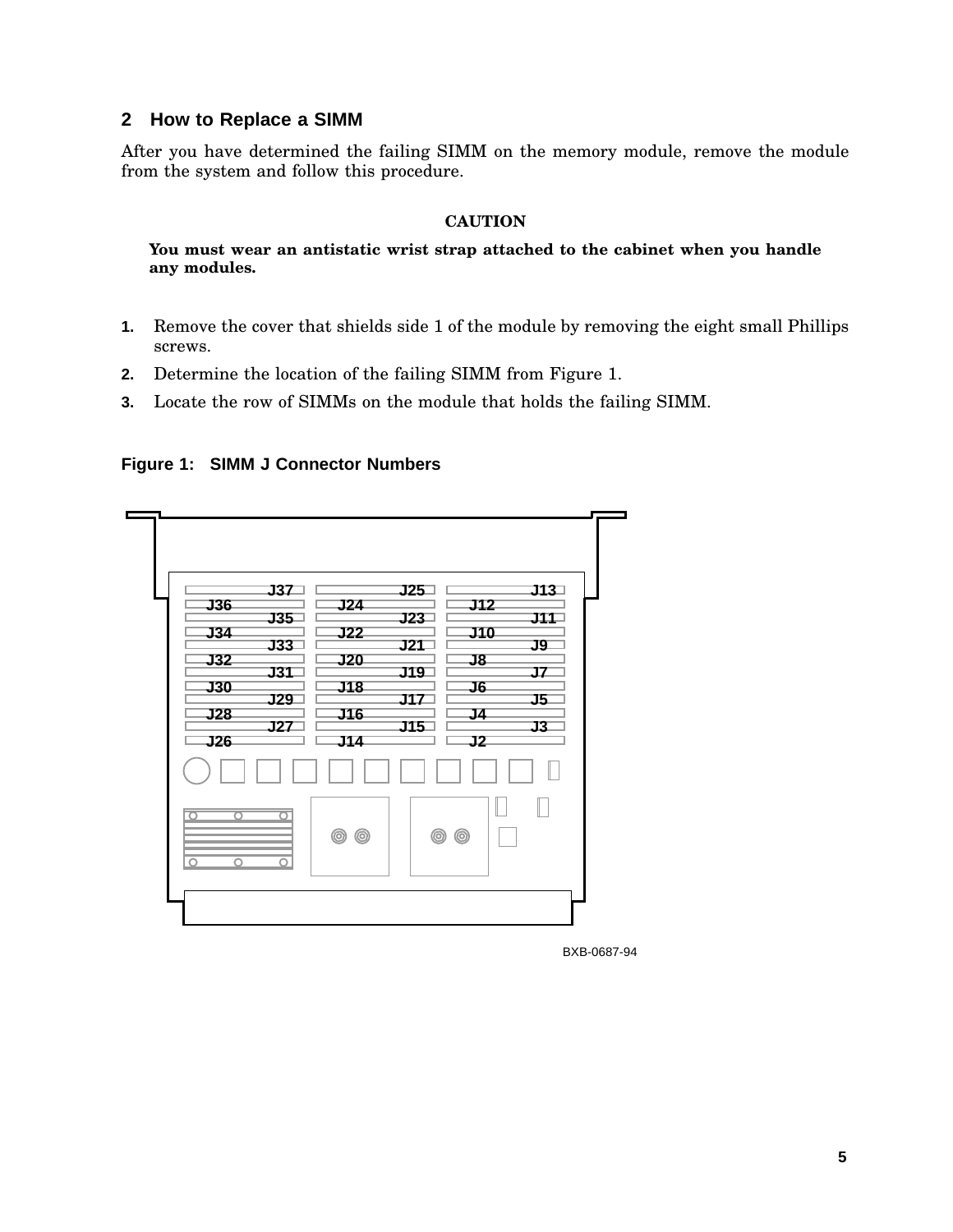- **4.** Beginning with the SIMM closest to the gate arrays, remove each SIMM up to and including the failing SIMM. To remove a SIMM, release the latches on both ends of the SIMM connector. Insert a #1 Phillips screwdriver as shown in Figure 2, and rotate the screwdriver until the latch releases. Open both latches. Then turn the SIMM at a 45 degree angle toward the gate arrays and pull the card out of the connector.
- **5.** Put the failing SIMM aside for return to the appropriate repair facility.
- **6.** Insert a new SIMM in place of the failing SIMM, angling it into the connector at 45 degrees. Turn it to a vertical position until the latches snap into place. The connector is keyed in the center so that the correct side of the SIMM faces front.
- **7.** Insert the other SIMMs back into their connectors.
- **8.** Replace the module cover.

#### **Figure 2: Removing a SIMM**



Side View

BXB-0699A-94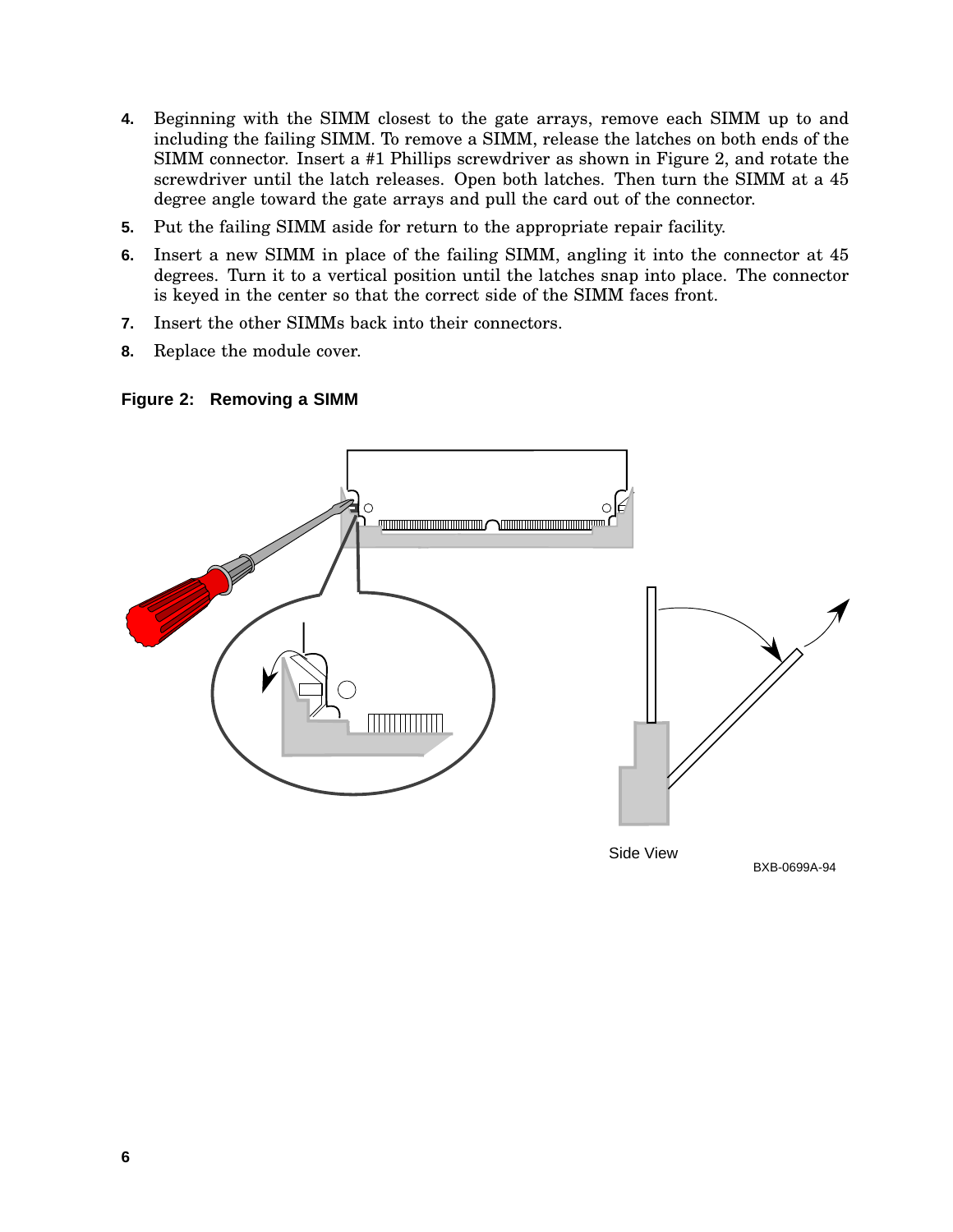#### **3 How to Identify a Failing SIMM at Console Level on a DEC 7000/10000**

While in console mode, you can determine which SIMM has failed. Example 2 shows a sample console session with the steps to take to identify a failing SIMM.

```
Example 2: Sample Console Display
>>> set mode diag
>>> set d_startup on
d_startup set to on
>>> show mem and a show members of the state of the state of the state of the state of the state of the state of the state of the state of the state of the state of the state of the state of the state of the state of the s
Set Node Size Base Addr Intlv Position
--- ---- ---- --------- ----- --------
A 1 2048Mb 000000000 2-Way 0
        \bullet # 2048MB = 2GB = 8000 0000 (hex)
>>> mem_ex -t 1 -sa 1000000 -ea 7fffffc0
                                   \bigodot # 8000 0000 - 40 = 7FFF FFC0
      ID Program Device Pass Hard/Soft Test Time
-------- -------- --------------- -------- --------- ---- --------
                         mem 0 0 0 20:59:54
CPU 0
unexpected exception/interrupt through vector 00000066
process mem_ex, pcb = 007F0620
 pc: 00000000 000D6B40 ps: 30000000 00000004
 r2: 00000000 0013F8A0 r5: 00000000 00001F04
 r3: 00000000 001ECCA0 r6: 00000000 1FBFFFF0
 r4: 00000000 00000020 r7: FFFFFFFF FFFFFFFF
                 [listing of GPRs and FPRs]
Machine Check Logout - base: 00006000
 flags: 00000000 00000000 byte_count: 80000000 000001D8<br>offsets: 000001A0 00000110 das debug: 00E00555 00000020
 offsets: 000001A0 00000110 das_debug: 00E00555 00000020<br>pt0: 000000001 00000100 pt0: 00000000 pt0: 00000000 0000000 pt0:
 pt0: 00000001 00000100
                       [listing of registers]
 lbest2: 00000000 0000007F 1best3: 0000000007F<br>lbert0: 00000000 03000500 0 1beta1: 00000000 00008040lber0: 00000000 03000500 lber1:# 03000500 x 20 (hex) = 6 000A000
 lmmr0: 00000000 00000000 lmmr1: 00000000 00000321
                       [more registers]
 ms7aa0_lber:00000000 00040203 ms7aa0_lbecr0: 00000000 03000500
                                             ms7aa0_mera: 00000000 00000C07<br>ms7aa0_merb: 00000000 00000007
 ms7aa0_msynda:00000000 000000F3 ms7aa0_merb: 00000000 00000007
 ms7aa0_msyndb:00000000 000000F3
Failing FRU: ms7aa0
>>> CPU:0 Halt Code = 1
operator initiated halt
PC = 13ee0c>>> dep -1 ms7aa0:21c0 10000002
>>> mem_ex -t 1 -f -sa 60000000 -1 2000000 \bullet
```
**Example 2 (continued on next page)**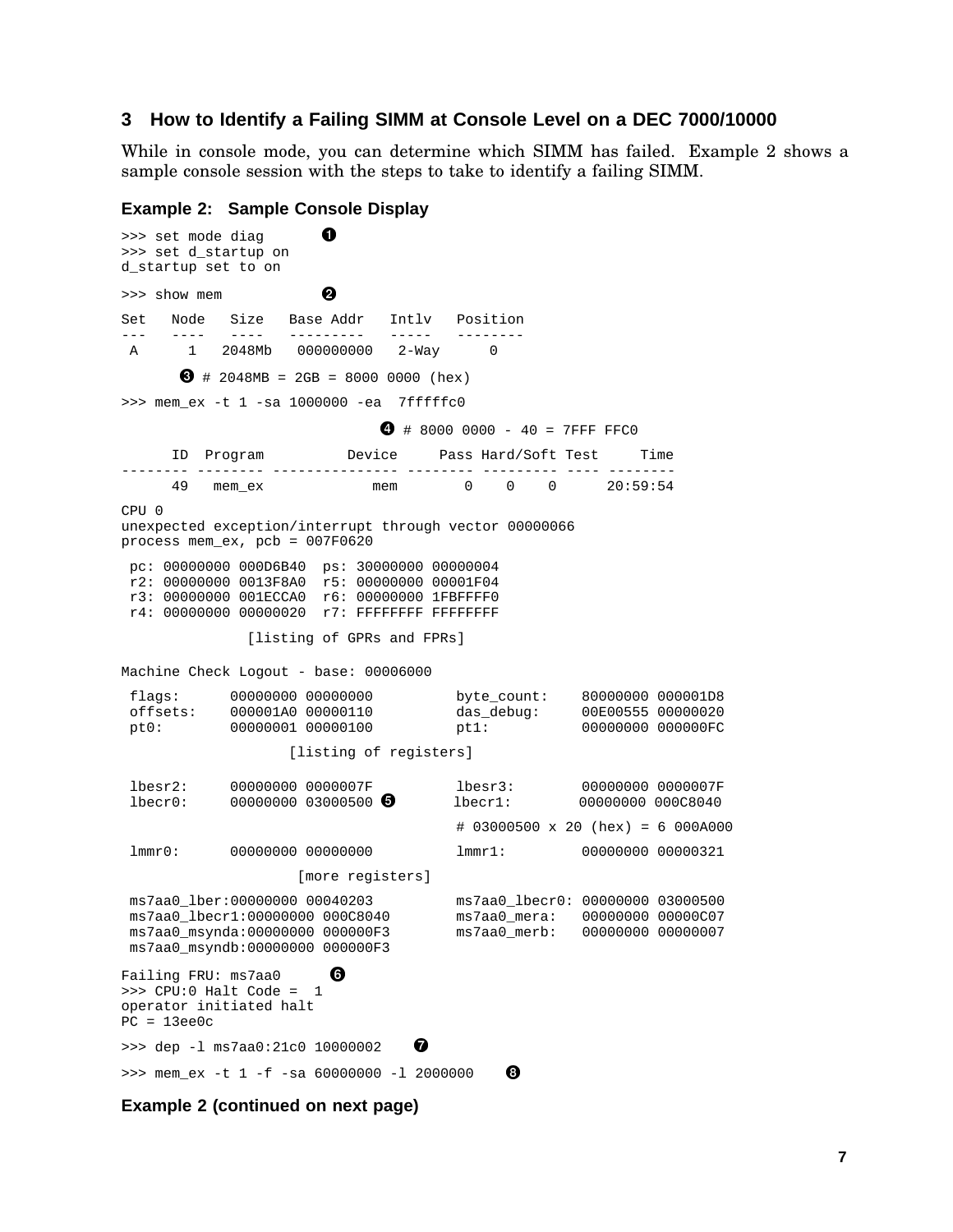#### ID Program Device Pass Hard/Soft Test Time -------- -------- --------------- -------- --------- ---- -------- 4f mem\_ex mem 0 0 0 21:01:29 >>> dep -1 ms7aa0:21c0 10000000 0  $\Rightarrow$  dep -1 ms7aa0:2140 ff  $\bullet$ >>> dep -l ms7aa0:2440 ff >>> mem\_ex -t 1 -f -sa 60000000 -1 2000000 0 ID Program Device Pass Hard/Soft Test Time -------- -------- --------------- -------- --------- ---- --------  $0 0 0 21:01:31$ >>> ex -1 ms7aa0:2140  $\bullet$  # Address of MERA register ms7aa0: 00002140 00000015 >>> ex -l ms7aa0:2180 # Address of MYSNDA register ms7aa0: 00002180 00000045 >>> ex -1 ms7aa0:4180 # Address of MYSNDB register ms7aa0: 00004180 000000F3<br>>>> ex -1 ms7aa0:2100  $\begin{array}{ll}\n\bullet & \text{# Address of FADR register} \\
\bullet & \end{array}$ ms7aa0: 00002100 03000500 >>>

- **O** Enter diagnostic mode.
- Determine the size of physical memory using the **show memory** command.
- **O** Subtract 40 from the highest memory address to determine the ending address for mem\_ex.
- **O** Run mem\_ex test 1 from 16 meg (100 0000) to the top of memory.
- Multiply the contents of the LBERC0 register by 20 (hex) to get the failing address.
- **O** Determine the failing memory module, ms7aa0.
- $\bullet$  Disable ECC checking on the failing module.
- Initialize all of memory on the failing module by running mem\_ex test 1 with the **-f** option on the 32 meg address block that contains the failing address. This will clear the double-bit errors that were generated during memory self-test.

```
Starting address = 30\,0500 \times 20 = 6000 \text{ A}000 = \text{failing byte address}^{\wedge} from callout ^{\wedge}Test address = 6000 0000
```
Length  $= 20,0000$ 

- Enable ECC checking on the memory module by depositing 1000 0000 into Memory Diagnostic Register A.
- $\mathbf \Phi$ Clear the error registers on the memory module.
- $\bullet$  Run mem\_ex test 1 with the **-f** option on the 32 meg address block that contains the failing address.
- Examine Memory Error Register A on the failing memory module to determine the failing syndrome (see Figure 3).
- Examine Memory Error Syndrome Registers A and B to determine the failing bank.

# **Example 2 (Cont.): Sample Console Display**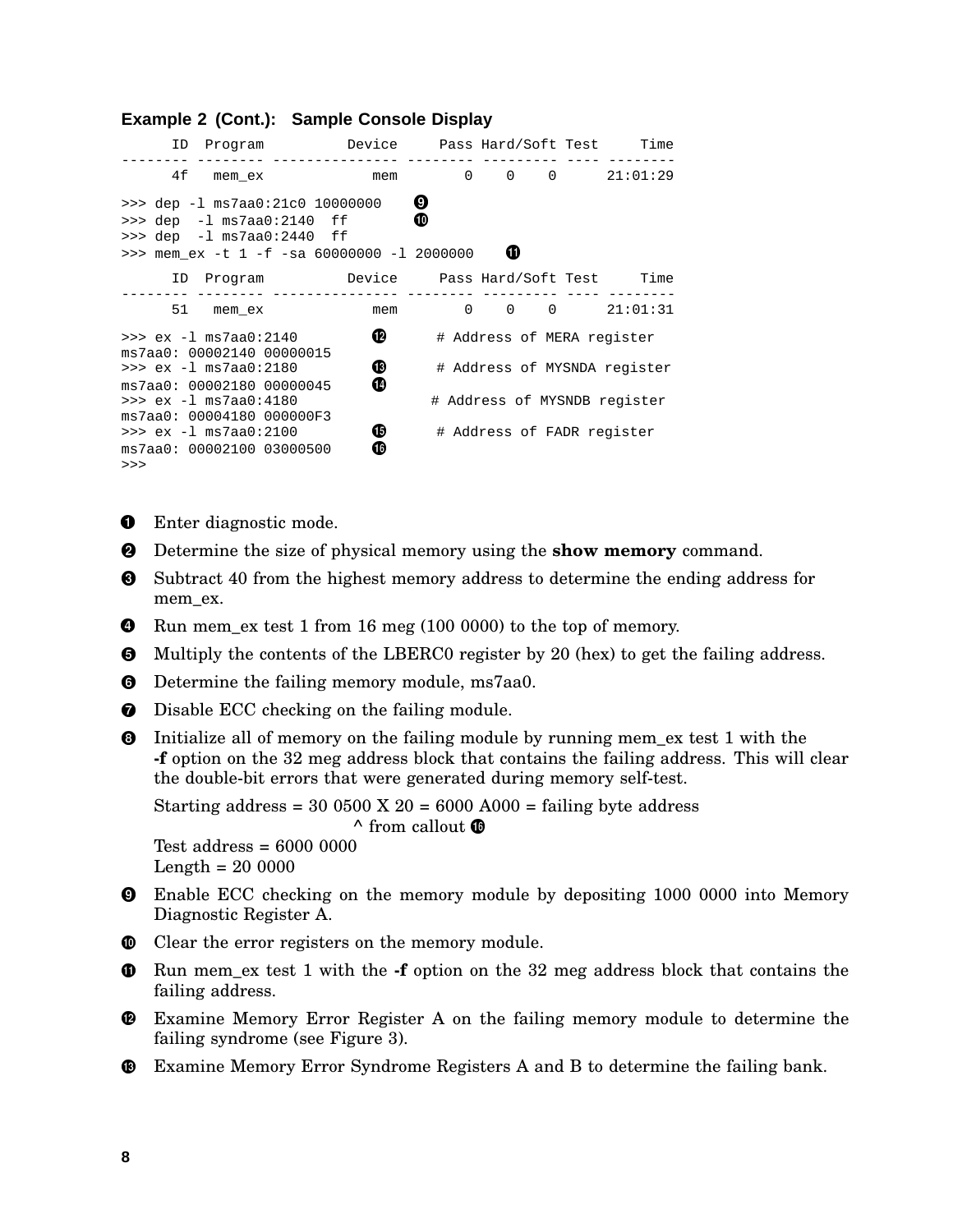- The contents of Memory Error Syndrome Register A gives the error syndrome.
- Examine the Failing Address Register (FADR) on the failing module. Use Table 2 to determine if the failing string is Odd or Even.
- $\bullet$  The contents of FADR indicates the string.

From this information you can identify the failing SIMM.

For example, from the console display in Example 2, you see:

- The MS7AA-FA module has an error syndrome 45 (see  $\bullet$ ).
- The string is even (see  $\mathbf{\Theta}$ ). From the **show mem** command (see  $\mathbf{\Theta}$ ) we know the interleave is 2-way. Using the contents of  $FADR \oplus$  and Table 2 we know the string is even.
- The MIC is A (see  $\circledR$ ) because CERA is set in MERA (see  $\circledR$  and Figure 3).

Therefore, from Table 1 you find 45 in the first column, labeled Syndrome. The failing string is even so you look at the columns labeled Even. The number under MIC A is J2, the socket that holds the failing SIMM.

|                                     | Table 2: Using FADR Bit to Determine Odd/Even String |                                          |  |  |
|-------------------------------------|------------------------------------------------------|------------------------------------------|--|--|
| No. of<br>2-Gbyte<br><b>Modules</b> | Interleave<br>Count                                  | <b>FADR Bit</b>                          |  |  |
| $1*$                                | 2                                                    | bit 1 (0 = Even string $1 = Odd$ string) |  |  |
| 2                                   | 4                                                    | bit 2 (0 = Even string $1 =$ Odd string) |  |  |
| 4                                   | 8                                                    | bit 3 (0 = Even string $1 =$ Odd string) |  |  |

The interleave count for one 2-Gbyte module with four 512-Mbyte modules is 4. Use FADR bit 2 in this case.